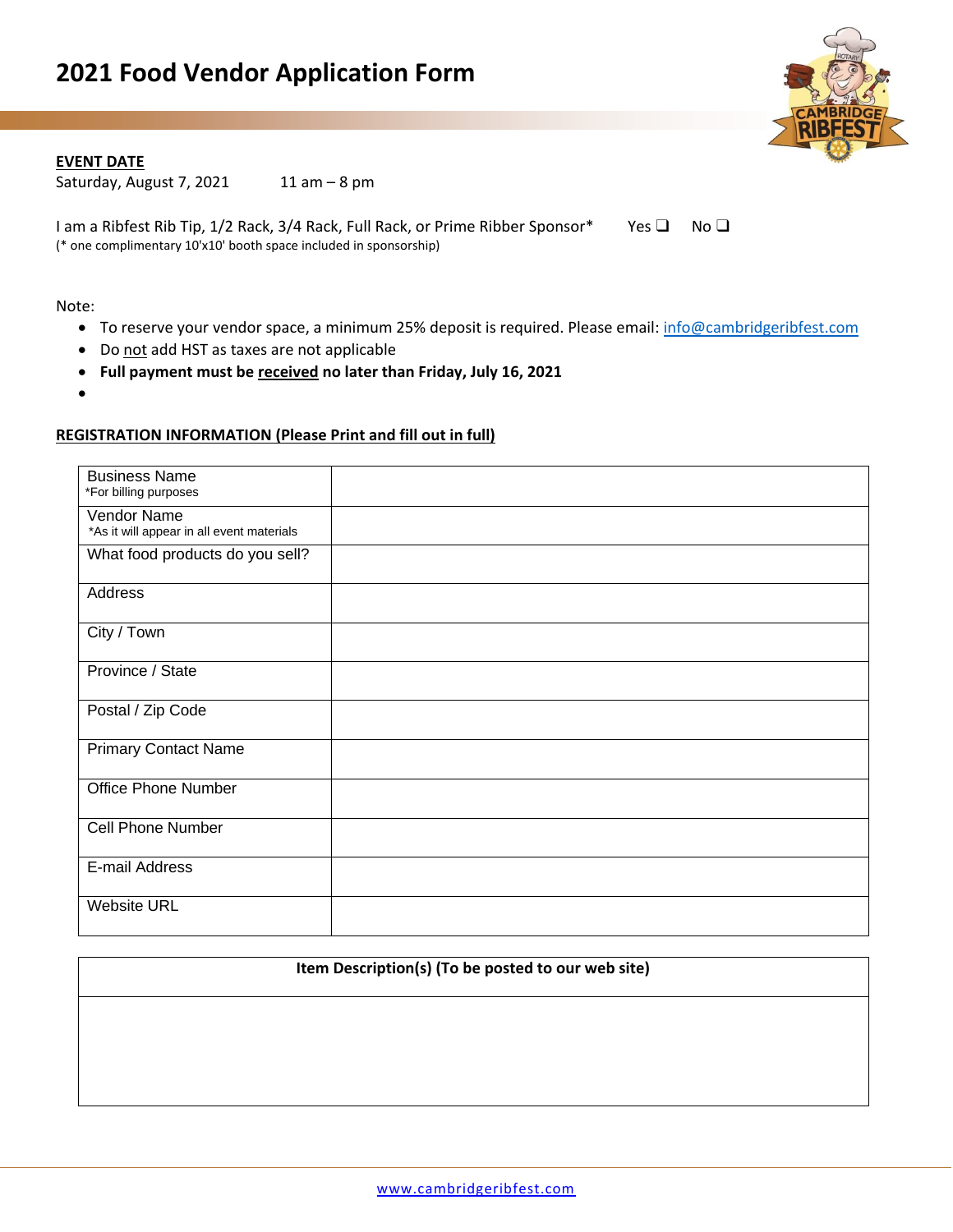

Do you require electrical hook-up? Yes ❑ No ❑

| Qtv | <b>Description</b>             |
|-----|--------------------------------|
|     | 15 Amp 120V Standard Plug      |
|     | 20 Amp 125/250V Twistlock Plug |
|     | 30 Amp 125/250V Twistlock Plug |
|     | 30 Amp 125V RV/Trailer Plug    |
|     | 50 Amp 125/250V Twistlock Plug |
|     | 50 Amp 125/250V Stove Plug     |

Do you require water hook-up? Yes □ No □

## **VENDOR SIZE DIMENSIONS**

Does your stand/facility fit in a 160' x 120' footprint? Yes □ No □

If you answered `No' to the above, please attach a diagram of your booth set-up (complete with dimensions) to this contract. Subject to approval of the Cambridge Rotary Ribfest.

## **Pay by Cheque only:**

ALL FUNDS IN CANADIAN DOLLARS. CHEQUES ARE TO BE MADE PAYABLE TO: Cambridge Rotary Ribfest

| Mailing address: | <b>MNP LLP</b>        |
|------------------|-----------------------|
|                  | Attn: Denise Smith    |
|                  | 73 Water Street North |
|                  | Suite 600             |
|                  | Cambridge, ON N1R 7L6 |

**Full payment must be received no later than Friday, July 16, 2021.**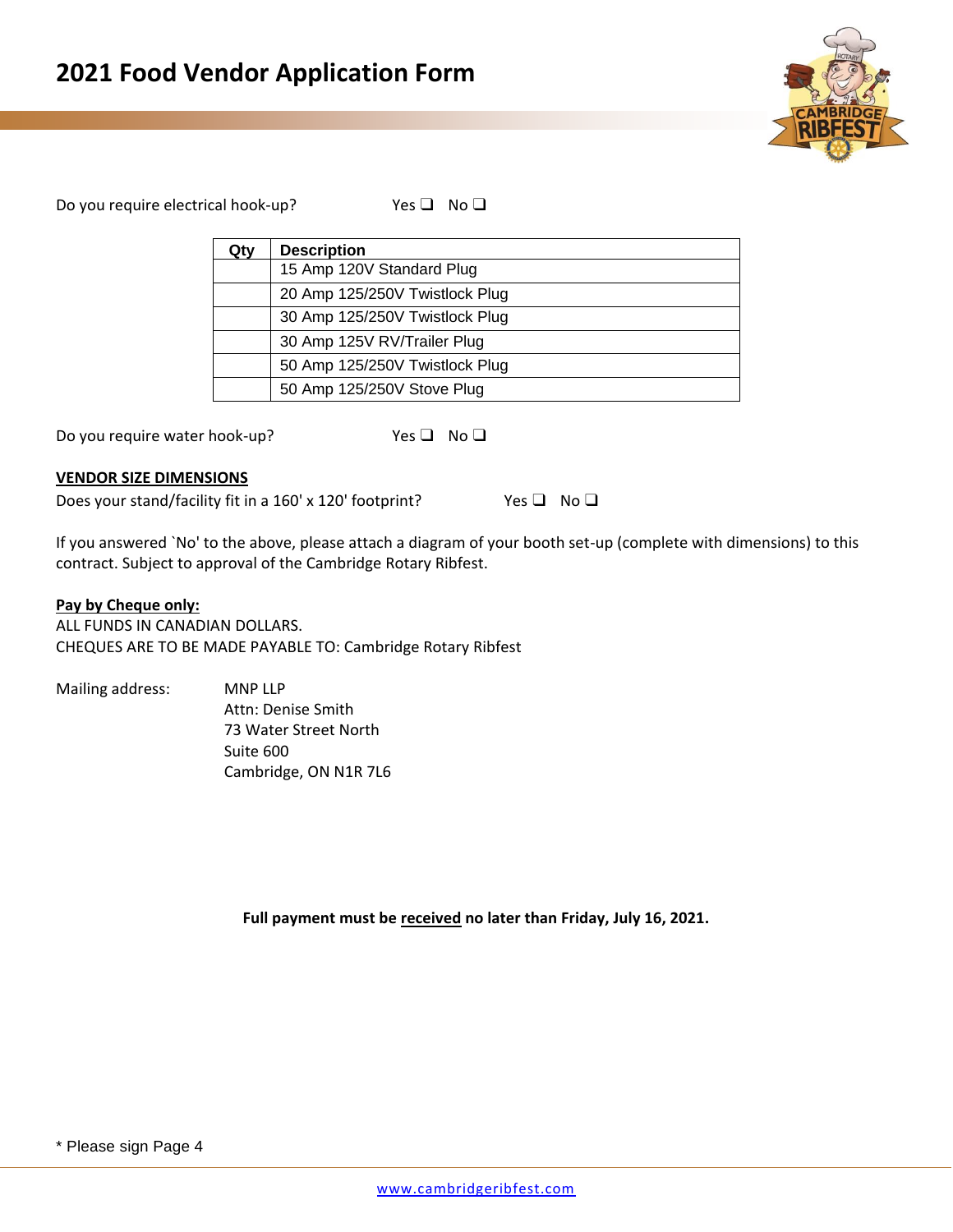

# **Cambridge Rotary Ribfest Terms, Waiver, Indemnity**

By submitting the food vendor application for Cambridge Rotary Ribfest, the undersigned agrees, at the undersigned's own cost and expense: (a) to only sell, offer, distribute, provide or display in the food vendor space such pre-made food, non-alcoholic beverages or other products or services described in the food vendor application; (b) to procure all licences and permits from municipal or provincial authorities which may be required to operate or conduct the undersigned's trade or business during Cambridge Rotary Ribfest and pay all taxes that may be levied against the undersigned as a result of the operation of the undersigned's trade or business in the food vendor space; (c) to comply with all applicable health, safety and fire regulations; (d) to abide by the rules and regulations of Cambridge Rotary Ribfest, howsoever communicated; (e) not to sell, offer, distribute, provide or display firearms, bows, crossbows, explosives, swords, knives, blades, spiked wearables, brass knuckles, morning stars or flails, nunchucks tonfas, shurikens or similar martial arts weapons, or any other melee or projectile or other weapons of any kind, or any replicas thereof (collectively, "weapons"); (f) not to bring unauthorized food or beverages or weapons onto the Cambridge Rotary Ribfest grounds; (g) to immediately remove any unauthorized food or beverages or weapons from the Cambridge Rotary Ribfest grounds; (h) to take reasonable precautions to ensure the safekeeping of the undersigned's property; (i) to protect against loss, damage or injury through the undersigned's own insurance policies; (j) to keep the food vendor space clean at all times, and not to allow the accumulation of rubbish or waste within the food vendor space; (k) to permit the organizers of Cambridge Rotary Ribfest at any time to enter and inspect the food vendor space; (I) to dismantle any booths erected by or for the undersigned at the Cambridge Rotary Ribfest grounds within 12 hours of the close of Cambridge Rotary Ribfest; (m) to leave the food vendor space in a clean and orderly state; and (n) to ensure that all employees, agents and representatives of the undersigned are informed of and comply with the foregoing and with the rules and regulations of Cambridge Rotary Ribfest, and are at all times cleanly and neatly clad, sober, orderly and polite in their conduct and speech.

As a condition of acceptance of the food vendor application, the undersigned gives Cambridge Rotary Ribfest, and the Rotary Club of Cambridge Sunrise an irrevocable right and permission to publish, market, transfer, assign, or otherwise make use of any photographs, likenesses, films, broadcasts, audiotapes, or videotapes taken of the undersigned and of the undersigned's booth, items or services offered or displayed and employees, agents or representatives, while the undersigned is an exhibitor at Cambridge Rotary Ribfest, or while participating in an official capacity at any event promoting Cambridge Rotary Ribfest. The undersigned further expressly and irrevocably waives and releases any rights whatsoever in connection with such use of photographs, likenesses, films, broadcasts, audiotapes, or videotapes.

The undersigned hereby releases, waives, forever discharges and agrees to defend and hold harmless Cambridge Rotary Ribfest, the Rotary Club of Cambridge Sunrise, all other supporting bodies, clubs, associations, all advertisers, sponsors, donors and other exhibitors/vendors and the owners and operators of the Cambridge Rotary Ribfest grounds, and all of their respective agents, officers, directors, employees, members, volunteers, servants, contractors, suppliers, representatives, successors, assigns and all persons acting on their behalf (collectively, the "Releasees"), of and from any and all liabilities, claims, demands, damages, theft, losses, injuries (including death), costs and expenses (including without limitation attorney's fees and expenses), suits, judgements, fines, actions and causes of actions (whether in law or equity) whatsoever and howsoever caused, suffered by the undersigned or by the undersigned's employees, agents or representatives, or arising as a result of or in any way connected, directly or indirectly, to the food vendor application or the acceptance or non-acceptance thereof, or to the undersigned's participation in Cambridge Rotary Ribfest, or to the undersigned's sale, offer, distribution, provision or display of food, non-alcoholic beverages or other products or services at Cambridge Rotary Ribfest, or to Cambridge Rotary Ribfest being closed for any reason at any time, or to the negligence or wilful misconduct of the undersigned's employees, agents or representatives, or to the suspension, removal or ban of the undersigned from Cambridge Rotary Ribfest or other disciplinary measures for failure of the undersigned or the undersigned's employees, agents or representatives to adhere to this agreement and/or to the rules and regulations of Cambridge Rotary Ribfest (collectively, "Claims and Liabilities"). The undersigned further agrees to indemnify the Releasees from and against any and all Claims and Liabilities incurred by the Releasees, notwithstanding that the same may have been contributed to or occasioned by the negligence of any of the Releasees.